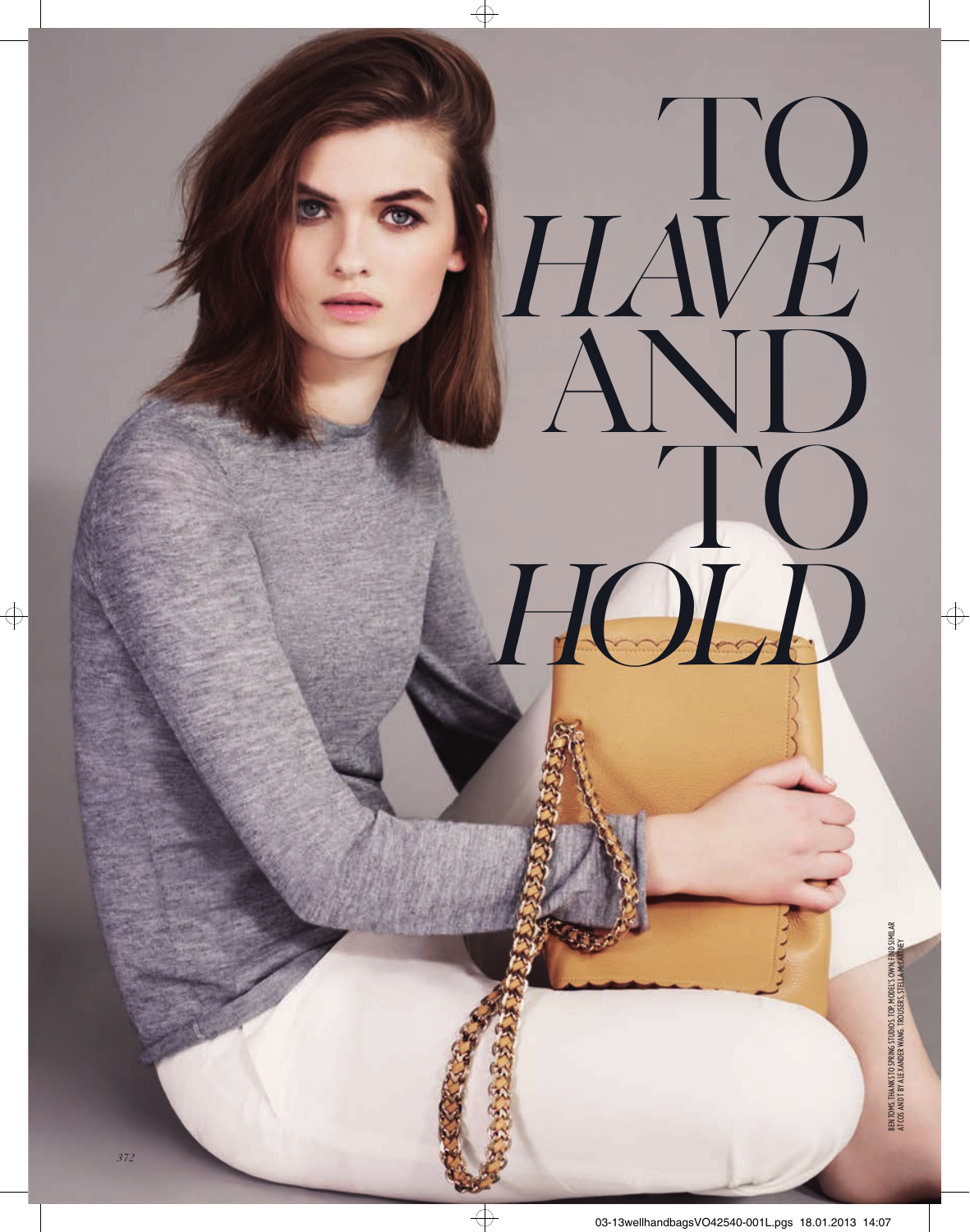## It evokes memories, elicits passion, inspires jealousy and can cost the same as a small flat. Lifelong devotee *Christa D'Souza* explores why we are still losing our hearts to the handbag. Photographs by *Ben Toms* and *Neil Gavin*

our first grown-up handbag. Do you remember it? The one that marked the momentous passage from mere graduate to Person with a Proper Job? Mine was a burgundy quilt'n'gilt affair, shaped like a giant section of Toblerone, from – well, where else? – Chanel. It cost more than

anything I had ever<br>hidden from my fam<br>weeks before and af anything I had ever owned, had to be scrupulously hidden from my family, and meant eating pasta for weeks before and afterwards. But I didn't care. I'd just started my first properly important, properly intimidating job, and I needed the properly important, properly protective bag to go with it.

My precious "starter" bag. What a loyal, reassuring friend it was, and how it was worth all that expense and cheap pasta. I can still feel it swinging slightly awkwardly from my shoulder (it was New York in the Eighties, so my sneakers often went in there as well), can still smell its fusty, oxblood-coloured insides to which a stray cherry throat-drop would always be stuck. How safe I felt in that battlefield of an office with it there, like a talisman, beside me. How violated and limbless when it was nicked from under my desk by a messenger, with my passport, my green card, my money, my keys, my everything inside…

The Handbag. That thing we must no longer, under any circumstance, describe as "trophy", "It" or, worst of all, "iconic". That thing of your mother's you carried around the house in the crook of your arm when you could barely walk; that thing you must never ask your other half to carry for you, not even for a second, unless you want to very publicly, very ritualistically humiliate him.

Lately, with shoes taking centre stage, it has not really been the handbag's moment, has it? Poor thing. How many super-stylish women have I come across recently who recoil slightly when you mention the subject and proudly swear that the bag that does fine for the moment is a battered canvas tote from Daunt Books? As one of them drily asked, "Shouldn't you be writing a piece about the pocket instead?"

In a way, I am with her. I don't much think of myself as a bag person, and even if I were, I love the look that shouts, "I've a car permanently purring outside." All that handbag hardware, all those charms and padlocks, all those bags bigger than their owners (remember how dwarfed the Olsen twins were by their Kelly bags?). How could we not go off them for a bit? As long as it does the job, surely the better significant buy would be, well, yes, a pair of killer shoes?

And yet. The raging covetousness I cannot help feeling in the presence of an Hermès Micro Constance… The new friends I made, the chat that was engendered, when I took Chanel's hula-hoop bag as my date to a drinks party the other evening… The respect that the embossed Boy, kindly lent by Chanel, so stealthily commands… And the sadness I feel, even though you can barely fit an Oyster card into it, let alone a wallet and keys, at the thought of having to give it back… As for the vintagey white bugle-beaded baguette Fendi let me fondle for a few days – with a tan and a pair of flip-flops? Drinking Greek rosé in a Mykonos bar? Oh, my. Who knew the hole in my heart was baguette-shaped, and how miserable I will be to say goodbye to it? To be seduced by a bag. To know your life will be complete if it can just be yours. Don't underestimate that feeling. The shops certainly don't.

"The accessory may change, but the desire is always there," says Ed Burstell, managing director of Liberty. "As a retailer you have to put yourself in front of that desire and figure where it pops up. Along with niche fragrance and jewellery, handbags are what we are standing behind right now." He adds how Liberty's figures for handbag business last year rose by 12 per cent. According to Stephane Jaspar of Stella McCartney, the riotously popular Falabella bag, which came out quite a few years ago, still accounts for a good part of the accessories business, which itself accounts for a quarter of the entire business. He expects the new Boo bag, named after Stella's daughter, will do the same.

"Everyone likes to say the demise of this, the demise of that. Well, I'm sorry, the actual customer disagrees." So speaks Stuart Vevers, creative director of Loewe (formerly at Mulberry). "Nothing seems to connect as powerfully with the customer as a bag," he says. "If you see a bag that truly, truly speaks to you, that you just know you have to have right now or else, all that gloom and doom stuff can go straight out the window. *Nothing* works like a great bag."

"You can be fat, short, tall, ugly or beautiful, a bag is something that a woman can always wear," agrees Camille Miceli, former muse to Marc Jacobs and now Dior's creative director of accessories. "A bag is a positive way for any woman to access a brand without having to either try it on or fit into it. It's got the excuse of being practical, too, unlike scent >

"You can be short, fat, tall, ugly or beautiful, a bag is something that a woman can always wear." Leather Cecily bag, £1,100, Mulberry. Hair: Naoki Komiya. Make-up: Lauren Parsons. **Model: Lara Mullen. Fashion editor: Emma Elwick-Bates**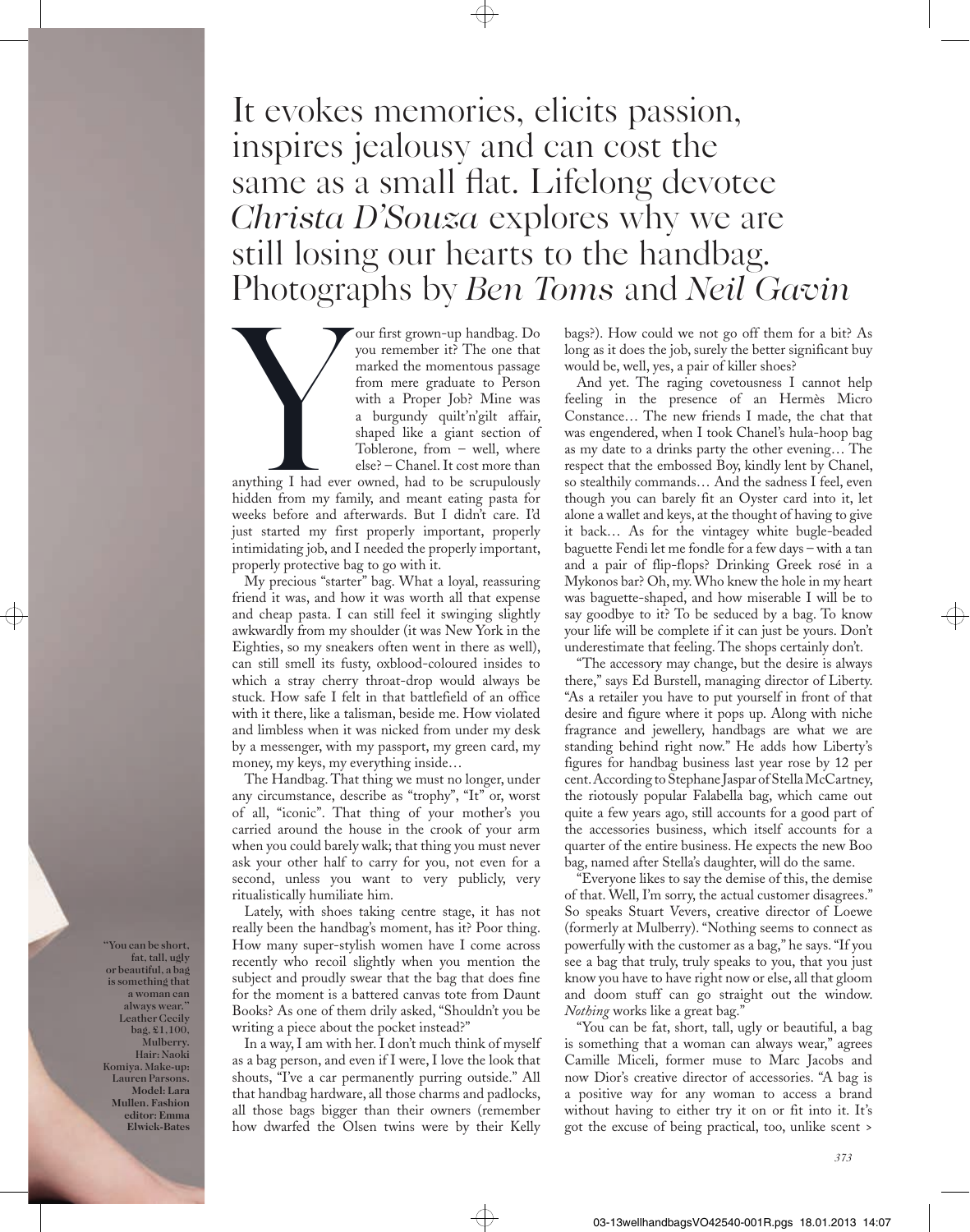*"My bags are a way for me to be part of the fashion world without being too in-yourface"*

Blouse designer Sophie Hamilton, photographed here with her vintage Lanvin clutch. Hair and make-up throughout: Rozelle Parry. **Stylist: Saranne Woodcroft. Sittings editor: Michael Trow**

or jewellery, even though, of course, so often it is not."

So, yes, *of course* it's still possible to fall in lust with a bag, but maybe this time around it will be in a slightly different way. If the must-have pre-recession bag was all about making a big showy statement, the post-recession one is very definitely not. Understatement to the point of anonymity, that's what appears to count now, such as the minimalist leather "paper bags" Céline is doing for spring in blue or red nappa lambskin, or the black schooly pencil case from Comme des Garçons my stylish friend Sahar Hashemi counts as one of her favourite-ever evening bags.

Like nice underwear, therefore, or real diamonds, it's not so much about the world knowing you've got it, as about *you* knowing you've got it, with its state-ofthe-art craftsmanship and insides that look as good as the outsides.

"Nobody actually *needs* a luxury bag," says Anya Hindmarch, whose own obsession began in earnest when she was 16, "but there is something mood-altering about them. They're not just receptacles for our things. They're tribal. They're more than the sum of our parts." Oh, come on, bag as semaphore? Of course it is. Why did Freud make such a big deal about poor hysterical Dora fiddling with hers? Why were we taught in film studies at college in the early Eighties that just as a gun symbolises a penis, so a bag symbolises a woman's you-know-what? Which reminds me of the time I accidentally upended mine in the lobby of the Carlton Tower: coins, balled-up receipts containing wads of old chewing-gum, half-unwrapped Tampax, keys, an empty edamame pod, even – all cascaded on to the marble floor, while a doorman looked on, too embarrassed to help. It all chimes with a 1945 article entitled "Bagology" in *The New York Times*, which advised, "A decent man should always tactfully stare at the ceiling whenever his companion opens her bag."

Illary Clinton famously<br>
once said that it was not<br>
nice to judge a woman by<br>
her bag (her favourite at the<br>
time was a big pink one<br>
from Ferragamo), and she is right, it is not. illary Clinton famously once said that it was not nice to judge a woman by her bag (her favourite at the  $\overline{\phantom{a}}$  time was a big pink one

But how many of us cannot help doing so? Is it just me, or is there a subtle oneupmanship played out by fellow Birkin owners at the hairdresser's, in the way that their bags are so prominently placed right there in front of the mirror; a complicit understanding, a freemasonry, almost, between those who own a Trapeze by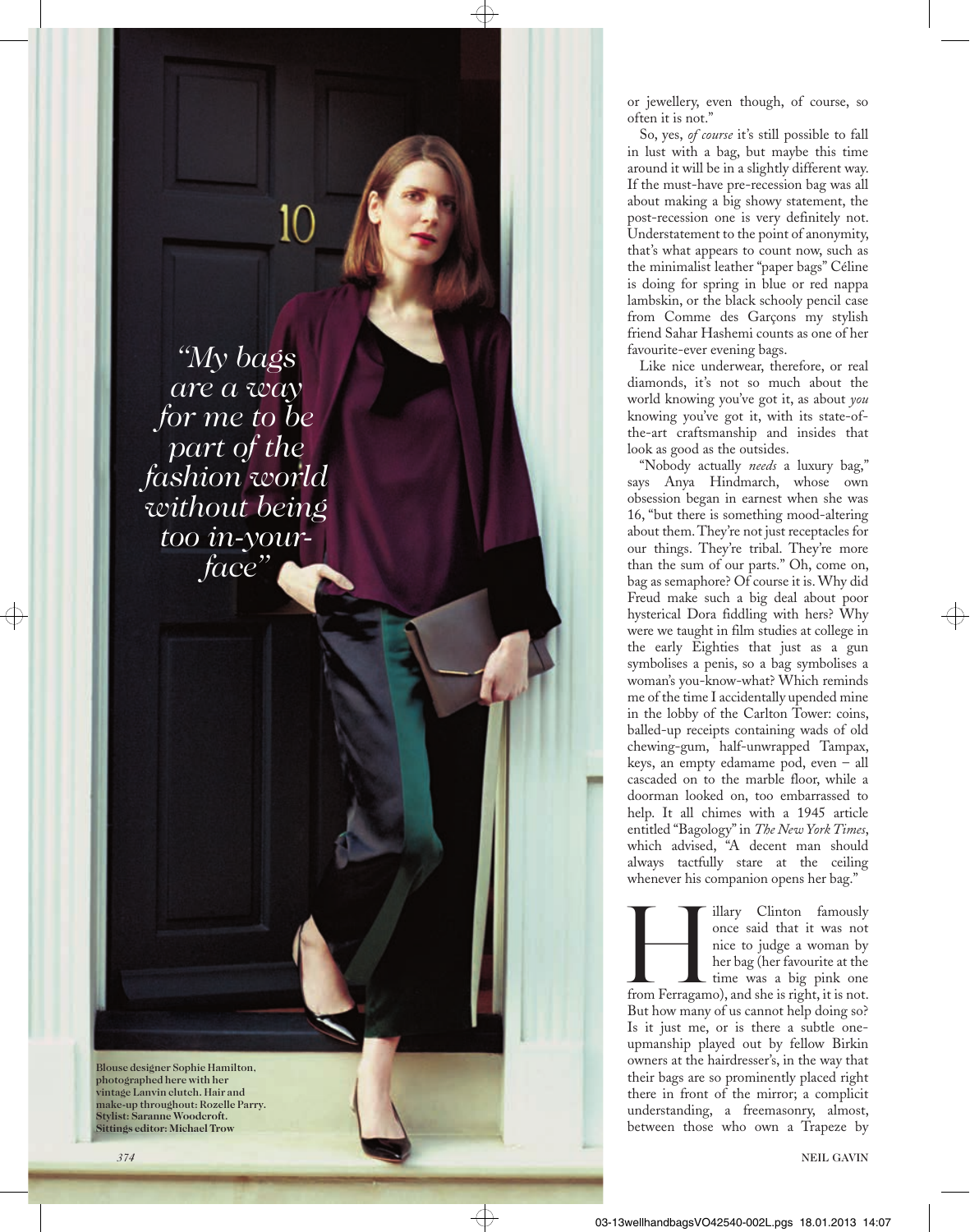Céline? And why is it that the first thing you do if you are a dancer and you've got your first big job, or so I am reliably told, is to blow your whole pay packet on a Mulberry? Not an LK Bennett, not a Coach, but a Mulberry? If there is anything that identifies a dancer who has done well, apparently, it is her "Mulbs".

However much we claim that bags are not really our thing, we are all – whether we choose something that costs as much as a small flat in Kensal Rise or a tatty charity tote – making some sort of statement with the object to which we entrust the contents of our lives, day in day out. The dual desire

that most human beings have, of wanting to stand out and simultaneously fit in, is all played out in public via our bags. A badge that says one belongs, but very much not a badge, if you like.

"The thing about an 'It' bag was that it was always about it rather than you," says blouse designer Sophie Hamilton. "I love the idea that there is some kind of backstory to it, rather than it looking as if it's been oneclicked and delivered to your house the same day… At the same time," she adds, patting the Trapeze her boyfriend recently surprised her with, "you don't want to *not* run with the pack."

How telling, too, is the way we use them as psychological anchors or shields. Remember that famous picture of Princess Grace using her Kelly to hide her pregnancy from the press? Many a time has my own bag politely but firmly warded off an overly chatty, smelly or just plain undesirable person I don't want sitting next to me on the Tube, the train or even at the dinner table. In that respect, it is a little

like a squalling, snotty child. But then I ask a lot of my bag, aside from its conveyancing services. It is my security blanket, my bodyguard, even, in the way it stands between me and the big, bad world. This means I'll always pay way more for one than I can ever afford.

Sophie Delaney, 28, a producer in advertising, has always been known among her friends and family to spend more on a bag than on clothes. The first one she saved up for was a Mulberry Roxy, which she proudly wore as a student on the Nottingham University campus. The second, the one that is now her "everyday" bag, is a black Rocco by Alexander Wang, with antique studs on the bottom. "I thought about that bag every day for a year before I had enough to buy it, and was insanely jealous whenever I saw anybody else wearing one," she says. "For me, my bags are a much more accessible way to be a part of the fashion world. It's my personal style without being too in-your-face. See, it's not something precious that only comes out on special occasions. I couldn't wear Miu Miu shoes or a Roland Mouret dress to work every day, for example, but a bag is different. Especially if it is one you have coveted for a really long time."



Cosima Vesey with a bag by Givenchy. She is passionate about handbags. "I tell myself they're an investment. You could say I'm saving money by buying them now rather than later, right?"

Make-up artist Lauren Parsons sees her beloved Nano, bought from the Céline concession at Selfridges, as "a kind of carte blanche to be a bit of a Vicky Pollard on the clothes front". Ditto her Eighties Chanel, which she inherited from an aunt, its insides lovingly relined by her grandmother with an old black nylon petticoat. "During the day I pretty much run around in Adidas and trackie bottoms from Lululemon," she confesses. "At night I'm not that adventurous and am almost always in black. A fabulous bag somehow makes that OK."

Accessories designer Katie Hillier, meanwhile, likes to think of the bag she picks every morning – and she has more than 2,500 stacked in Muji boxes in her bag "morgue" in east London – as a way of "sharpening" her look. "I'm a jeans and Converse person during the day," says Hillier, who has collaborated with everyone from Marc Jacobs to Victoria Beckham to Asprey. "My clothes aren't how I play out my 'Mrs Rigidness', as I call it, or my professionalism. I'll tend to do that through my bag." Her two current favourite "sharpeners" are an extremely grown-up navy-blue Victoria bag from Victoria Beckham, and a two-tone crocodile shoulder bag from Asprey. "My

dad always said you could tell a person by their shoes," she says, "I actually think you can tell better by their bag."

As for my own modest collection, I wonder what it says about me. Let's see… there's a black Gracie from Anya Hindmarch; a white peephole Nevis zip-up pouch, also from Anya, which I carry Russian-doll style inside my cobalt peephole tote; then there's the medium black shopper from Chanel, which I recently decided to sell on Style Sequel, an online designer-resale service founded by my friend Emma Allen, and then two hours later, heart thudding, demanded back. I may think I'm not a label person, but<br>those interlocking raised those interlocking leather Cs still give me a huge amount of security, the<br>confidence, the emotional confidence, the armour, to do certain things – such as walk into a swanky restaurant or a jewellery shop with bodyguards at the door, wearing the flannel shirt, jeans and cowboy boots that have

been my daytime default button since I turned 50. So as well as being my blankie and my bodyguard, it is also my perfect foil.

"A handbag is something it is definitely reasonable to spend a fair amount on," says Inga Fraser, assistant curator at the National Portrait Gallery. "It will always be with you so it must be a perennial, for a start. Practically speaking, you don't want any straps giving way at a crucial moment. Economically speaking, it has to withstand sticky pub tables and dusty pavements while holding its own in more salubrious surroundings. It's basically your avatar. Of course, despite realising this, I am >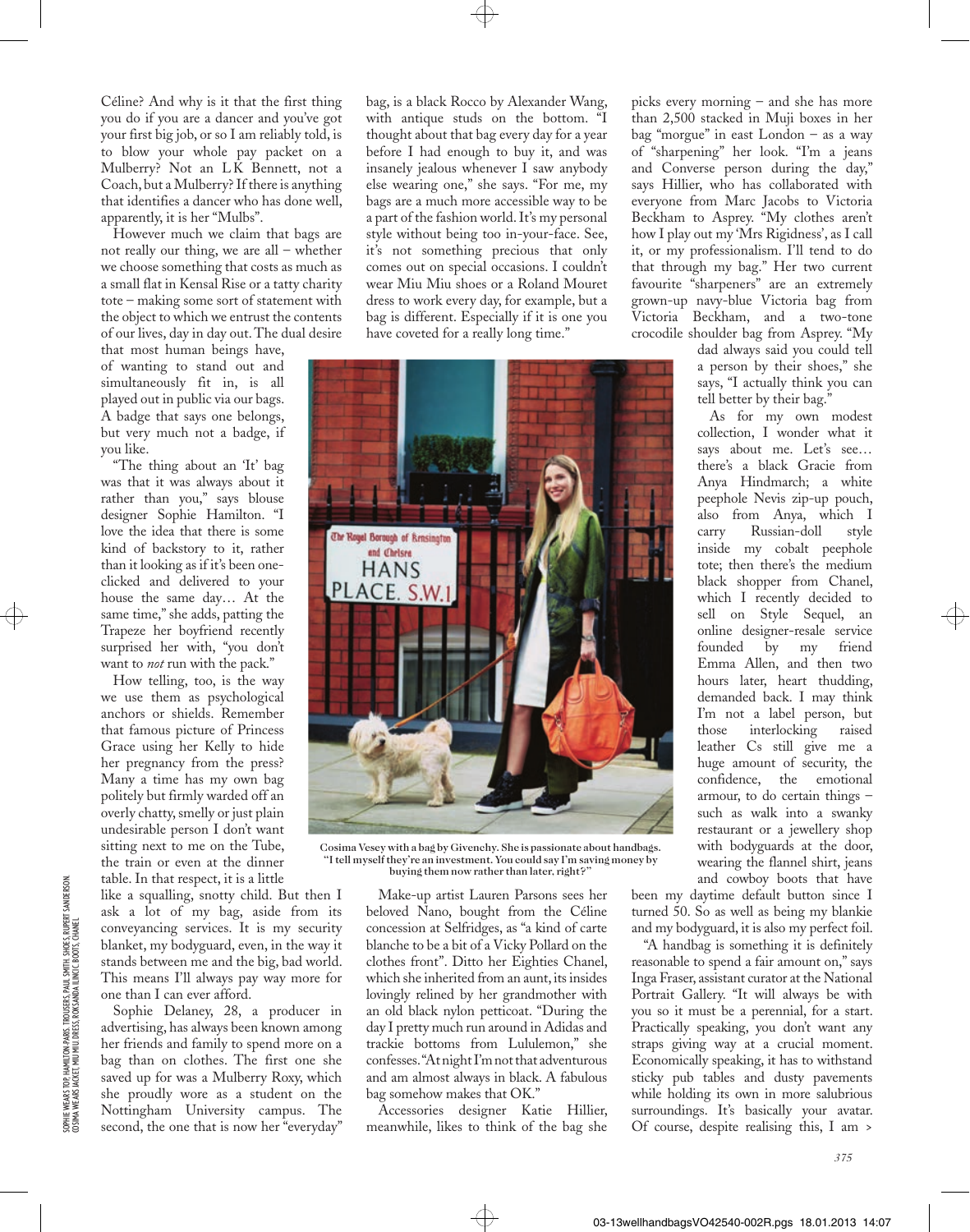incapable of making my handbag avatar any less flawed than myself." Fraser's current avatar comes in the shape of a beautifully weathered, vintage brown leather backpack, "which my practical brother dismissed as wildly impractical due to its dodgy catch," and a strapless, vintage black satchel "that looks like something my grandpa carried his camera in, in the Seventies," she says. "While the strapless look is unintended – I really keep meaning to have one put on  $-$  it seems I am bang on the money with the current modish yet impractical method of hauling one's things around."

I'm that the truth. Me,<br>I'd adore to be the sort of<br>woman who could do the<br>large-clutch-for-day<br>thing. What volumes it<br>speaks, being able to carry this sn't that the truth. Me, I'd adore to be the sort of woman who could do the large-clutch-for-day thing. What volumes it look off, and what beautiful ones there are around, too. Look at the oversize purple one Roksanda Ilincic showed for spring. And what about the daffodil-yellow envelope from Sophie Hulme, which Kate Moss so cleverly paired with a leopard-print coat at the end of last year?

But are they practical for the humble civilian? It's hard, with all the shit one lugs around, to keep it neatly tucked under an arm. As for between one's finger and thumb, what a waste of a spare hand. To be honest, the only place that feels really right to carry anything is a shoulder. Whether it's a light day, a heavy day, or a super-plus day, the shoulder is where, for me, it most comfortably goes.

"On your shoulder? But I haven't worn a bag on my shoulder for three years!" So says stylist Martha Ward, whom

I meet for tea at Little House. She is wearing a Tod's Signature mini shoulder bag – the approximate size, we agree, of a panty-liner – and, amazingly, not much else. How on earth does she do this? "I know," she sighs. "It means making a few sacrifices, like leaving my diary at home. But it's a good way to declutter. No, seriously," she adds, somewhat unconvincingly, "you should try it. It's like water finding its own level. It's amazing the junk we don't carry round if we can't."

"Bags, for me, always mark an emotion," says Laura Bailey, who is designing a collection of handbags for Radley. "Each of them has a backstory, like the oversize white Chanel that I was given when I had my son, the most glamorous baby bag ever, or the cheap wicker basket I got from a market in St Tropez. The Louis Vuitton monogram clutch given to me by Bay Garnett, or the Gucci one I scored as a student in a charity shop, or the pretty damn perfect vintage Hermès satchel that I hinted about like crazy pre-birthday and will treasure forever."

It's true. Past bags have such a habit of evoking strong memories, of bringing you back to where you were right then. No wonder it sometimes feels a little



Chef Florence Knight says she has never been a bag person. But then her fiancé gave her this simple, exquisite Lanvin briefcase, and it suits her personality just brilliantly

cuckooish inheriting one, why it feels disloyal – even though you know it is well past its sell-by date – throwing it out.

But then how long is a bag supposed to last? How many, in this day and age, is it appropriate to own? This is a tricky one because, unlike clothes, which you can mix and match, a bag is always going to say the same thing. It has an awful lot of ground to cover, in other words.

When I visit stylist Cosima Vesey, 26, she has a selection of at least 20 on the table in the Picasso-lined hallway of her penthouse to show me. Among them are a couple of Lady Diors, the Chanel 2.5 bought for her on her sixteenth birthday and a few python envelopes made for her "by Savine, my lady in Spain". No Trapeze, then? "Oh no, because everyone has one of those, don't you think?" She does have, however, a vintage Balenciaga Motorcycle, which she hopes one day to pass on to a daughter. She herself constantly pilfers from her own mother, the Anglo-Indian designer Lady Sita de Vesci. "Yes, of course she minds," says Vesey, "but she travels!"

In stark contrast is actress Annabel Baring, who can boast, amazingly, just the one: a brown woven Bottega Veneta that her husband bought for her as a Valentine's

present eight years ago. "It has been to the Bottega bag 'spa' in Naples twice, but is now covered in leaked Biro stains and, although I am loath to admit it, probably is on its last legs," says Baring from the family home in Notting Hill. "I've got a scrumpled-up piece of paper in it with a picture of a Marcello from Cartier in it. It is probably going to be its successor, but it feels traitorish saying that out loud." Might this be called bag integrity? It certainly takes confidence to pull it off, and I agree with Sue Jones, formerly of Jasper Conran, when she says she feels bullied by the media into thinking that she needs a light-coloured bag for summer.

Another day, another bag to borrow. This time my kind friend Anya lends me a coral ostrich Carker from her spring/ summer '13 collection. I like the "schooliness" of the thick crossbody canvas strap; I like its corrective effect, the way it flatteringly separates what might otherwise be construed as a mono-bosom. Being one of those mothers who always

preferred slings to pushchairs, I also like having everything I need, right there, kangaroo-like in front of me (as opposed to having to delve blindly under an armpit). But even if it isn't exactly panty-liner size, am I not always going to need two? Or maybe even three? I'd like to be butch about it, I would, but that big plastic key ring I got from Thorpe Park of me and one of the kids going on Stealth, the 75cl bottle of sports water, the yoga kit – where is all that going to go? Isn't a bag like a modernday husband, in that, with all that it provides, you can't really expect it to fulfil single-handedly every one of your needs?